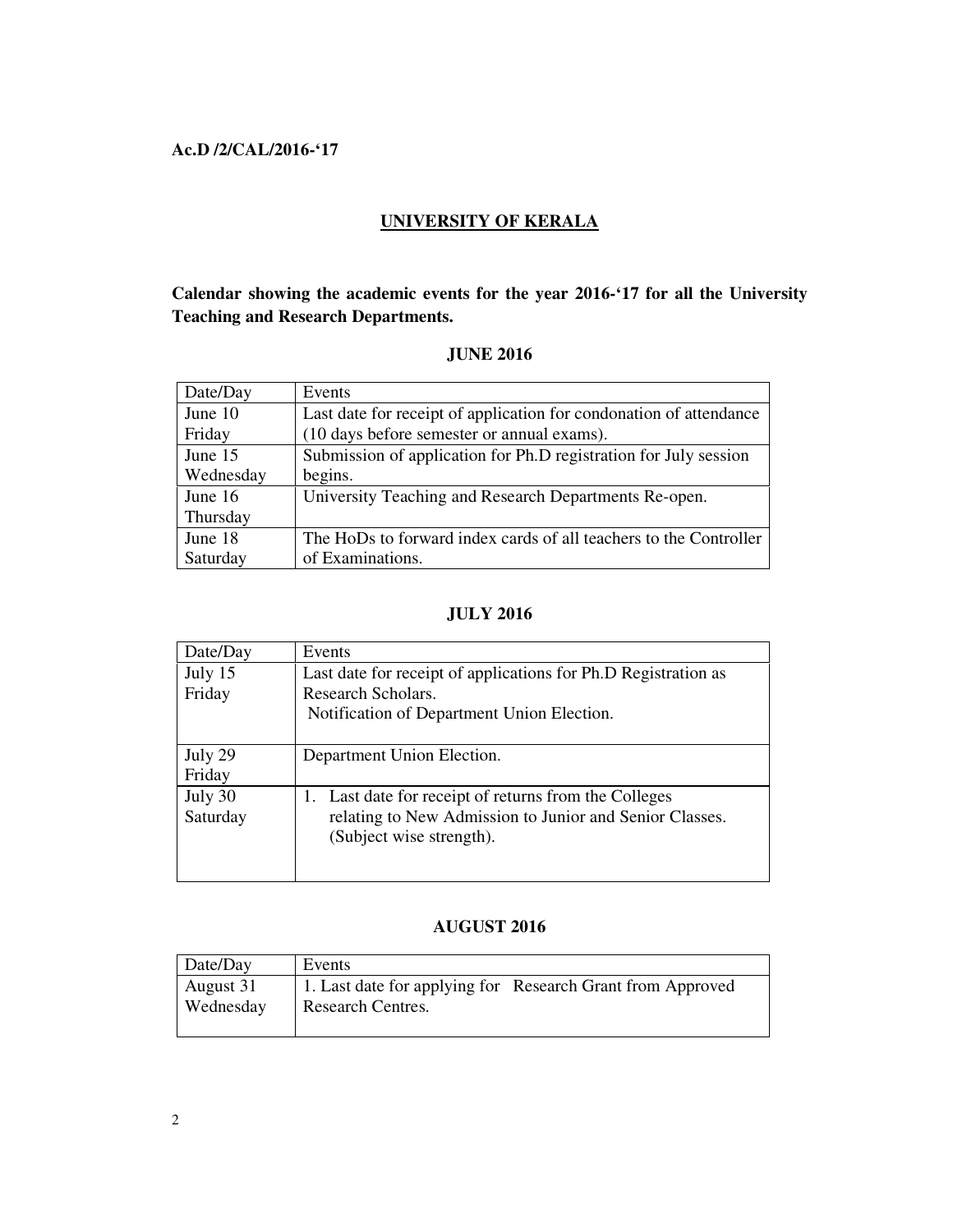### **SEPTEMBER 2016**

| Date/Day              | Events                                                                                                                                          |
|-----------------------|-------------------------------------------------------------------------------------------------------------------------------------------------|
| September 9<br>Friday | University Teaching and Research Departments close for Onam<br>Holidays on 09.09.2016 evening.<br>(Onam Holidays from 10.09.2016 to 19.09.2016) |

# **OCTOBER 2016**

| Date/Day   | Events                                                             |
|------------|--------------------------------------------------------------------|
| October 7  | Last date for receipt of application for revision or correction of |
| Friday     | Register of candidates.                                            |
| October 31 | Last date for receipt of Return of Matriculates without fine       |
| Monday     | (MFR)-3 months from last date of admission of a course.            |

## **NOVEMBER 2016**

| Date/Day   | Events                                                      |
|------------|-------------------------------------------------------------|
| November 4 | 1. Last date of receipt of Return of matriculates with fine |
| Friday     | $(MFR)$ .                                                   |
|            | 2. Notification for grants for Research Journals.           |

# **DECEMBER 2016**

| Date/Day                                               | Events                                                                                                                                                     |
|--------------------------------------------------------|------------------------------------------------------------------------------------------------------------------------------------------------------------|
| December 01<br>Thursday<br>to<br>December 09<br>Friday | College Youth Festival (Any two days between this schedule)                                                                                                |
| December 05<br>Monday                                  | Last date for submitting application for Grants to Research<br>Journals published by affiliated colleges and Institutions<br>recognized by the University. |
| December 15<br>Thursday                                | Submission of application for Ph.D registration for the January<br>session begins.                                                                         |
| December 22<br>Wednesday                               | University Teaching and Research Departments close for<br>X'mas Holidays on 23.12.2016 evening. (Christmas Holidays<br>from $24/12/2016$ to $02/01/2017$ ) |
| December 31<br>Thursday                                | 1. Notification for Best Thesis Award.                                                                                                                     |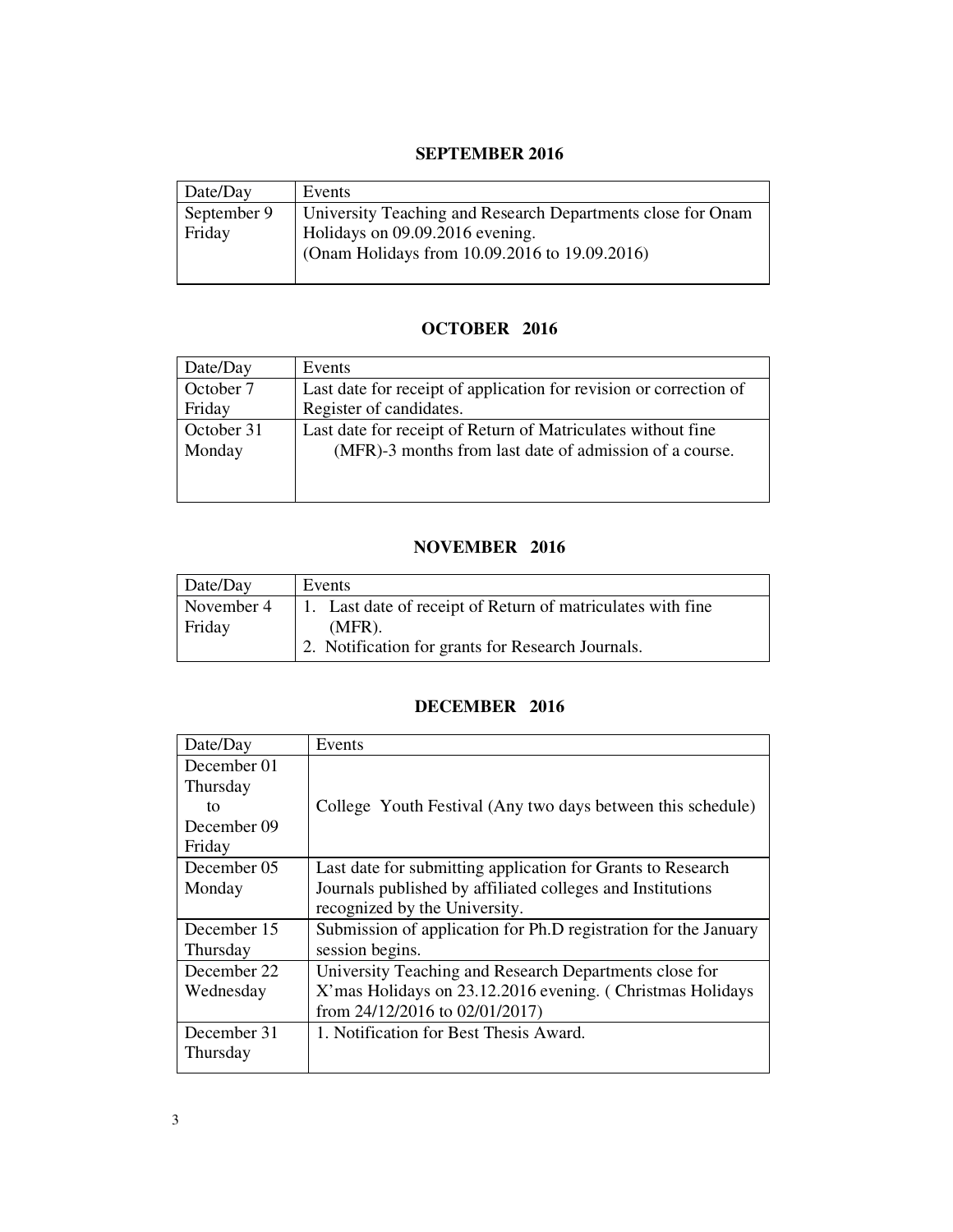# **JANUARY 2017**

| Date/Day      | Events                                                                                                              |
|---------------|---------------------------------------------------------------------------------------------------------------------|
| January 3     | University Teaching and Research Departments<br>Re-open                                                             |
| Tuesday       | after Christmas Holidays                                                                                            |
| January 7     | Last date to intimate the Elective Subjects in respect of<br>candidates appearing for University PG Examinations of |
| Saturday      | March/April 2017, to the University before commencement of                                                          |
|               | Respective Semesters.                                                                                               |
| January 5     |                                                                                                                     |
| Thursday      |                                                                                                                     |
| To            | University Youth Festival                                                                                           |
| January 14    |                                                                                                                     |
| Saturday      |                                                                                                                     |
| January 15    | Last date for receipt of applications for Ph.D Registration of                                                      |
| Sunday        | Research Scholars.                                                                                                  |
|               |                                                                                                                     |
| January 16    | Last date for receiving application for Best Research                                                               |
| Monday        | Publication Award.                                                                                                  |
| January 31    | Last date for receiving application for Best Thesis Award.                                                          |
| Tuesday       |                                                                                                                     |
| February-2017 |                                                                                                                     |
|               | No Specific Academic Event.                                                                                         |

# **MARCH 2017**

| $\vert$ Date/Day | Events                                                              |
|------------------|---------------------------------------------------------------------|
| March 31         | Last date for receipt of application for recognition of Examination |
| Friday           | of other Universities or Boards without fine.                       |

# **APRIL 2017**

| $\vert$ Date/Day | Events                                                     |
|------------------|------------------------------------------------------------|
| April 13         | University Teaching and Research Departments close for Mid |
| Thursday         | Summer Vacation on 13.04.2017 evening (Vacation from       |
|                  | 14.04.2017 to 15.06.2017.)                                 |

Calendar for P.G. Semester Courses will be issued separately.